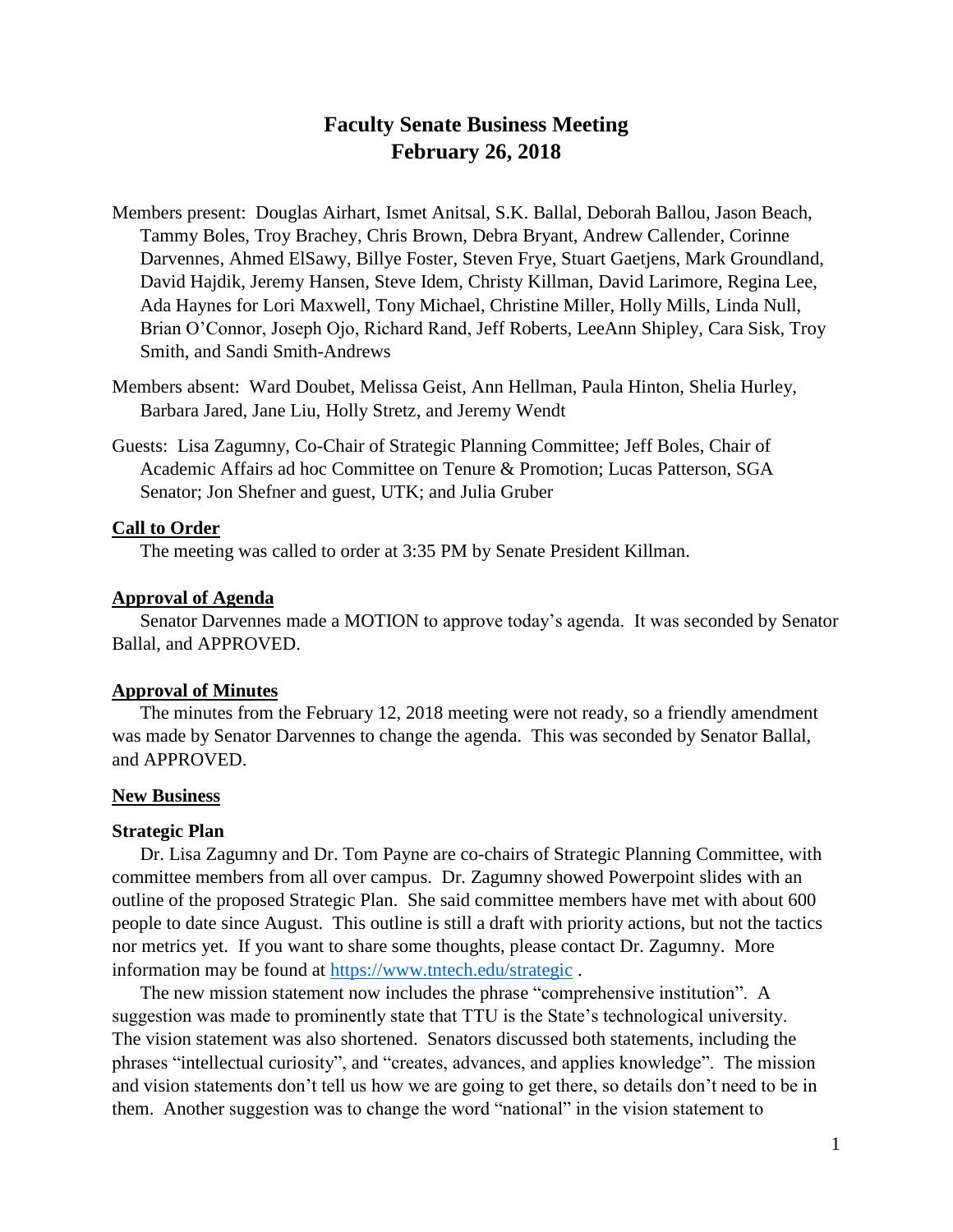"international" or "global". Also, add "quality" to the "impactful research" phrase. International merit, and broader impact are also commonly asked by future employers. "Integrity" could also be added.

In the Core Principles section, some suggestions were made to include words and phrases such as "integrity", "empower" instead of "enable" under student success, "supporting community" as well as "engaging community". These core principles are also aspirational and encourage higher achievement.

In Goal 1, Senators asked if this also addresses graduate programs. Dr. Zagumny said specifying undergraduate was very intentional in this goal. Some suggestions included changing "employer" to "stakeholder" to be more inclusive, and make general education classes more flexible.

There were no comments made about Goal 2.

In Goal 3, Senators suggested deleting the word "mission". Under point B, Senators asked about merit-based scholarships, and why only need-based scholarships were mentioned. The word "unparalleled" may be too high of a bar, and maybe a different adjective should be selected. The goal of the Strategic Plan is to make us grow, and feel uncomfortable. It should be challenging, but achievable. Some Senators felt that point B. didn't seem to fit with stewardship, and wondered if this a tactic instead of a goal. The ROI for students was briefly discussed.

In Goal 4, Senators suggested removing the word "the" before the word "community" in the first sentence. Also, consider the word "societal" in place of "cultural". In point B, include "region", as well as "state", and/or end the sentence after the word "needs". Emphasize that faculty adapt and create academic programs. Consider using "external" instead of "economic" needs. Senators also suggested including "cultural impact" either in points A-D, or as a new point E.

Dr. Zagumny thanked everyone for their comments and suggestions, and welcomed more feedback. She said the committee is in the process of developing some tactics and metrics. This will be pushed back out to everyone after that.

## **Picture of Senate**

Senate President Killman mentioned having an annual picture taken of the Senate.

## **Tenure & Promotion**

Dr. Jeff Boles, Chair of Academic Affairs ad hoc Committee on Tenure & Promotion, showed Senators a Powerpoint presentation of the proposed revisions to the tenure and promotion policies and procedures. This project started 4 years ago, but changes such as leaving the TBR system slowed the process down. The cover letter dated February 19, 2018 to the Faculty Senate summarizes the history of this project. The expected policy numbers are 205 and 206 assigned to the tenure and promotion policies, respectively. Procedures don't go through an approval process, only policies, which will go to the Board, after going through both the Academic and Administrative Councils.

Dr. Boles took all comments and suggestions from over the years, and tried to incorporate them in this new draft. In summary, he said the bulk of the changes involved adding the choice of coming up for tenure in the  $5<sup>th</sup>$  year, and only allowing up to 2 years credit toward tenure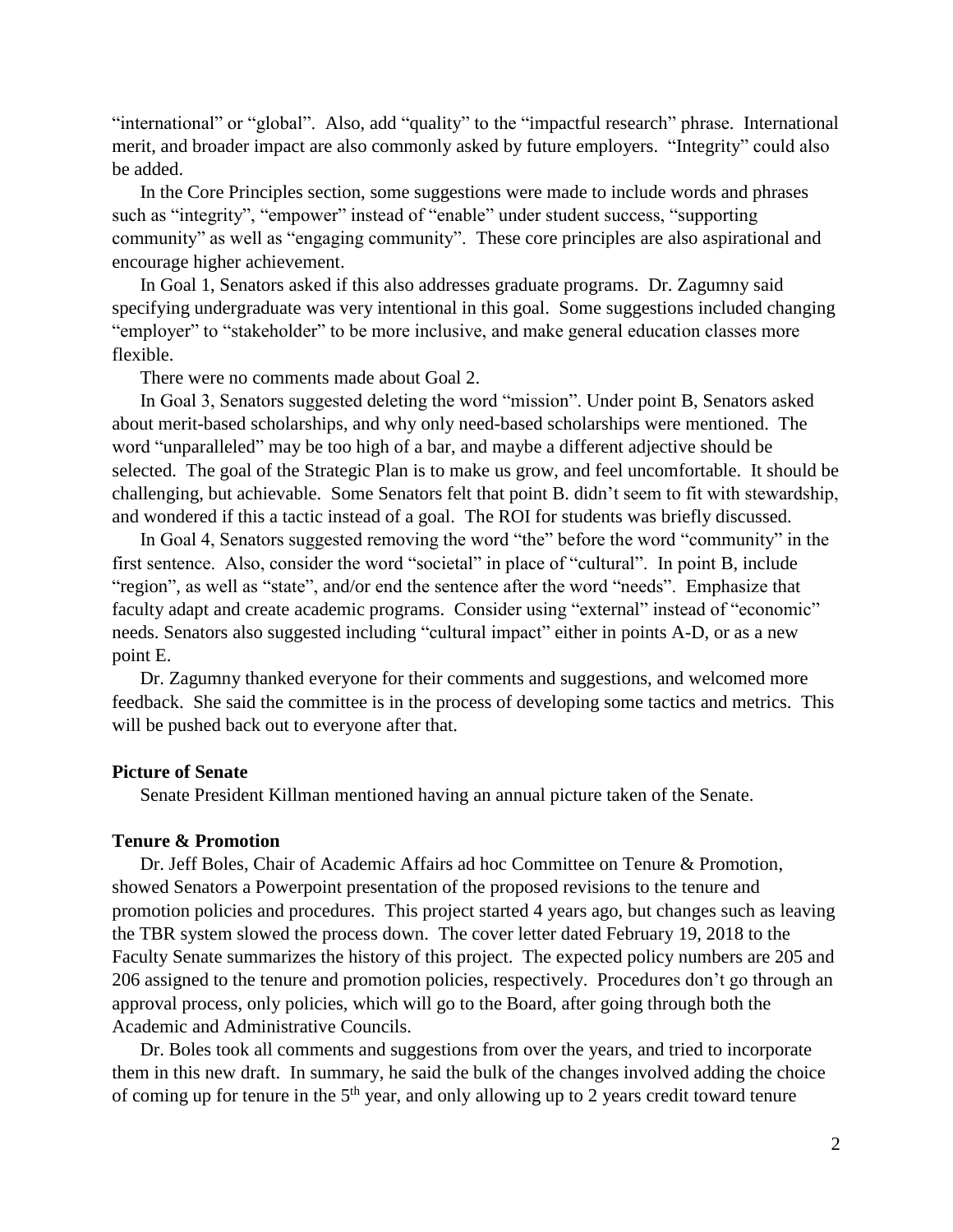when hired. Those two years are tacked on at the end of their tenure-track years. Once someone enters the process of applying for tenure, they can't pull out. There are comprehensive guidelines for lecturers and additional ranks of instructors. It now treats a lecturer more like a tenure-track instructor. The policies for tenure and promotion now match, so someone can come up for either tenure and/or promotion in the  $5<sup>th</sup>$  year.

There will be no reminders sent out every year once someone has been made aware they are eligible for promotion once. Also, there is only one review for  $2<sup>nd</sup>$  year faculty. The President in the past also mentioned external review for tenure, but capital costs may not be able to cover this expense. Senators questioned form P2 about why "instructor" is still in there, since we no longer hire instructors. Jeff will look into this. Maybe add "tenure-track" before the word "instructor".

Hopefully will go into effect this fall. Faculty hired two years ago may have flexibility in the student development area, but this should be broad enough to meet everybody's needs. Legacy lecturers who have tenure should be moved to instructor status, but the administration should be dealing with this, not this committee. Senator Lee gave Dr. Boles some suggested changes in writing. This committee recommended the Faculty Compensation Committee consider those percentages be valid for lecturers, as they are for instructors and tenure-track faculty.

Additional suggestions should be conveyed to Dr. Boles ASAP, as Council meetings come up in early to mid-April.

#### **Outsourcing**

Mr. Lucas Patterson, SGA representative from the College of Agriculture and Human Ecology, said the SGA had a resolution regarding the outsourcing of custodial services and to bring it back in-house. SSC's contract coming up soon for re-negotiation by April 30<sup>th</sup>. Dr. Jon Shefner, from UT-Knoxville, addressed the Senate with a proposed outsourcing resolution from the Budget and Planning Committee of the UTK Faculty Senate. He encouraged taking a position that outsourcing hurts families and community. He said a discussion of outsourcing began in the Governor's office in 2015, with an executive-level push. In May 2017, a contract was signed with JLL. There is an option to opt out by the President with a clear written statement justifying this. He questions the quality of JLL's work. Local suppliers are also in jeopardy. Contracts are in place for 5 years, and we don't know what's coming after that. Dr. Shefner realized our image had been tarnished and thought this was a way to stand up for our community, who make our work possible, and help cleanse our public image. Contracts are in place for 5 years, and we don't know what's coming after that. Bids may have already been sent out on custodial services. It's never too late to recommend changes.

Senators expressed interest in putting this item on agenda for the next meeting with the President. Senate President Killman encouraged everyone to read this and think about the proposed resolution.

### **Digital & Distance Education**

Senate President Killman gave a recap of the search for an Associate VP of Digital & Distance Education. It went through a long process with two candidates being rejected. More applicants were reviewed, but committee members felt pressured to make a rushed decision. As a committee, they did not make a recommendation for Dr. Patrick Wilson. This topic came up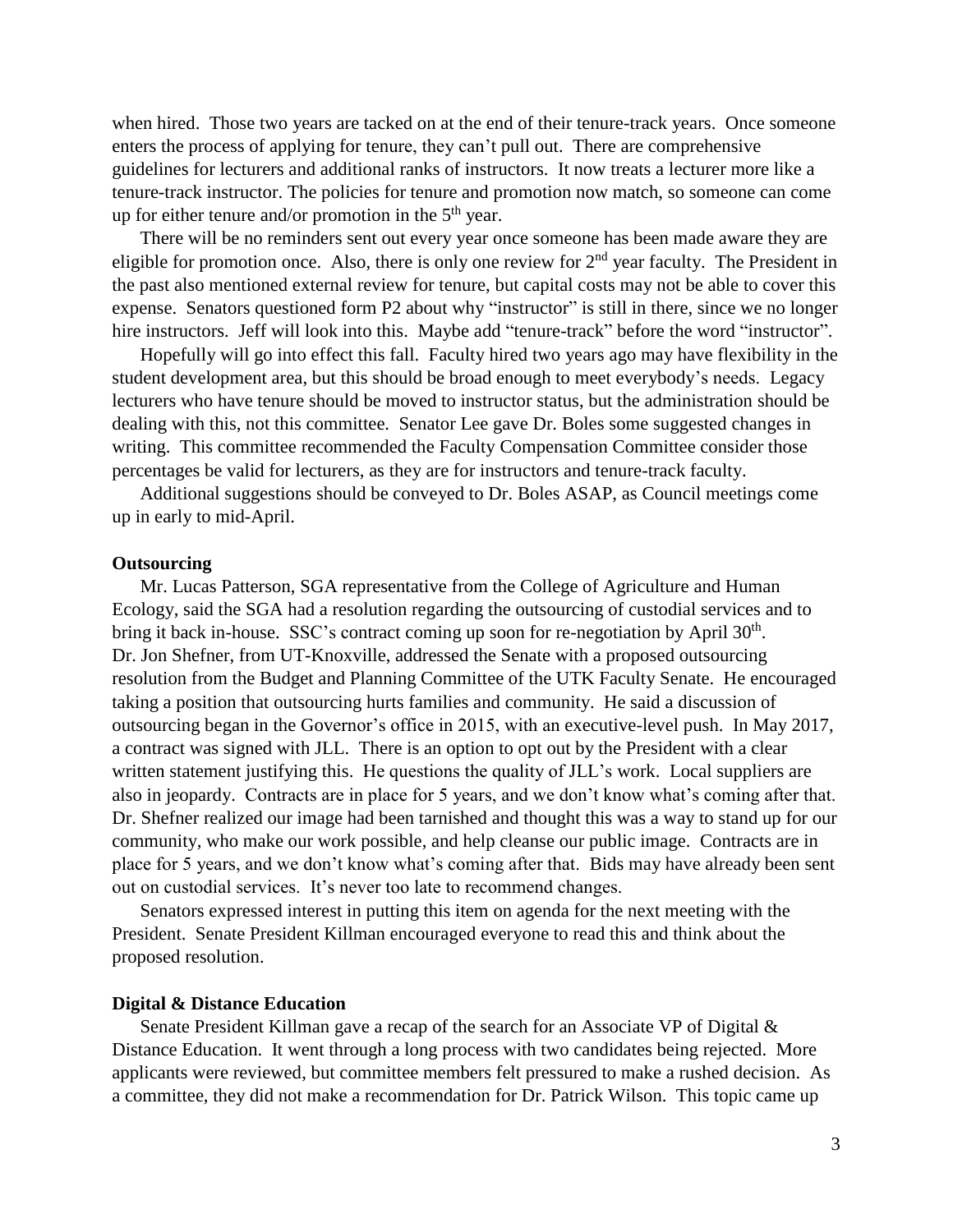because of feedback received regarding the work level by Dr. Wilson. He is supposed to be helping faculty with digital and distance education online. The floor was opened for comments and questions.

Senator Null said Dr. Wilson is coming to the English Department meeting on February 28<sup>th</sup>. The last meeting of the Digital & Distance Education Task Force was last October. They had a vision and suggestions, but have heard nothing since. Some Senators said they have seen no evidence of vision by Dr. Wilson. Tech's new Provost should decide what direction this position should go. The iCUBE is finding and supplying some of the capabilities that should be coming from Digital & Distance Education. Some say it doesn't appear Dr. Wilson knows how to work with academic units. He should be out asking what he can do for colleges, not waiting for colleges to come to him. The right people may not be hearing us. Senate President Killman said she has talked to Dr. Wilson twice, and Interim Provost Stephens once about this. There must be something we don't understand, or aren't aware of. No cohesive strategy is seen from Dr. Wilson. It's not our decision to make, but it's our question to ask. What is the role of online programs?

Senators expressed interest in bringing this up at the meeting with the President.

#### **Committee Reports**

- Communication Committee report postponed
- Faculty Feedback (QCC) Committee nothing new since the last Senate business meeting
- Leadership Structure Committee A document outlining the duties of a Past President, President, President-Elect, and Secretary was sent via email. Senator Foster MOVED to accept the revised officer duties for Tennessee Tech Faculty Senate. It was seconded by Senator Smith-Andrews. The premise of this is to have a 3-year commitment by serving one year in each role of President-Elect, President, and Past President. Hopefully this will make leadership more appealing. The motion was APPROVED.
- Policy & Procedures (Operating) Committee Now that the duties of each officer was approved, this committee can start working on the Senate's policy and procedures.

#### **Nominating Committee Appointment**

The Nominating Committee is charged with finding candidates for the offices of President, President-Elect, and Secretary. Senator Ojo wants officers to automatically be on for 3 years, and not have to be elected, but the Policy & Procedures Committee can address that issue. Volunteers for the Nominating Committee include Senators ElSawy, Michael, and Larimore.

#### **Old Business**

Senator O'Connor said at the last business meeting, he made a motion to endorse letter that was tabled, but it has to be brought up today. Senator Smith seconded the motion to bring it off the table. Senator O'Connor said some language was taken out of the recently approved Senate resolution by the time it came out to faculty for an electronic vote. He feels the letter sent by engineering faculty complements the resolution. Now, there is no concern for it being made public, as it already is. On February 12<sup>th</sup>, Senate President Killman asked Senators to respect the